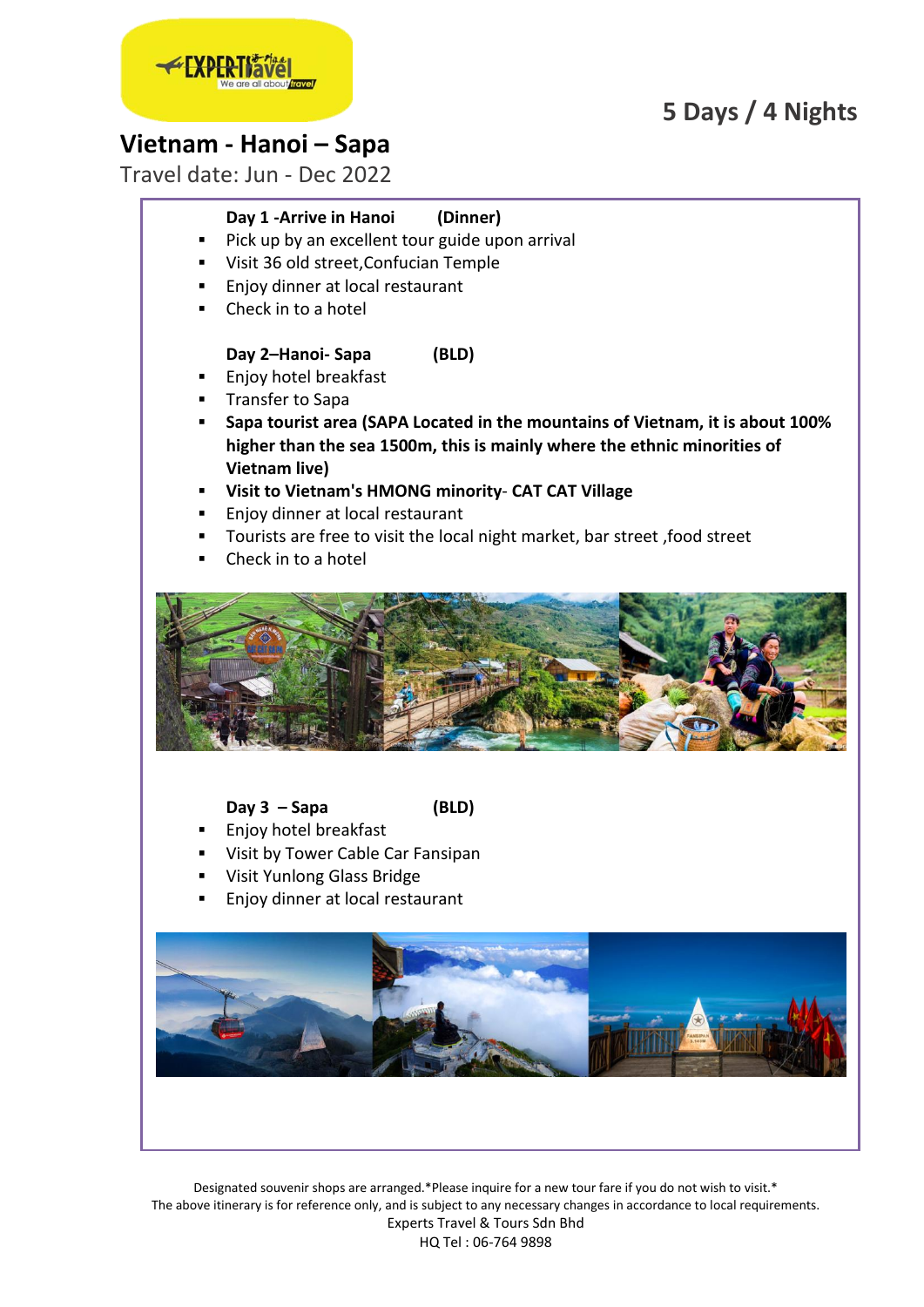#### **Day 4 – Sapa –Hanoi (BLD)**

- Enjoy hotel breakfast
- Visit Hanlong Mountain Scenic Area
- Visit Lao Cai Vietnam-China Border Port Hekou Port and local market
- Enjoy dinner at local restaurant
- Check in to a hotel



## **Day 5 – Hanoi – Kuala Lumpur (Breakfast)**

- Enjoy hotel breakfast
- Group visit: Ho Chi Minh Mausoleum, Ba Dinh Square, Presidential Palace, Stilt House, One Pillar Pagoda
- Free at leisure until the designated time and transfer to the airport

#### **INCLUSIVE:**

- Round-trip ticket
- Package Meals specified in (B=breakfast, L=lunch, D=dinner)
- Hotel accomodation
- Attraction tickets
- Driver guide tip
- One bottle of mineral water per person per day

### **EXCLUDE:**

- Travel insurance (Adult RM 51/PAX , Senior age 65 and above RM 90/PAX)
- KLIA 2 airport transfer
- 72 hours PCR test before departure

### **Optional Tour :**

Hanoi tricycle + foot massage = RM160/person (Massage: RM100, Tricycle or Battery car: RM60)

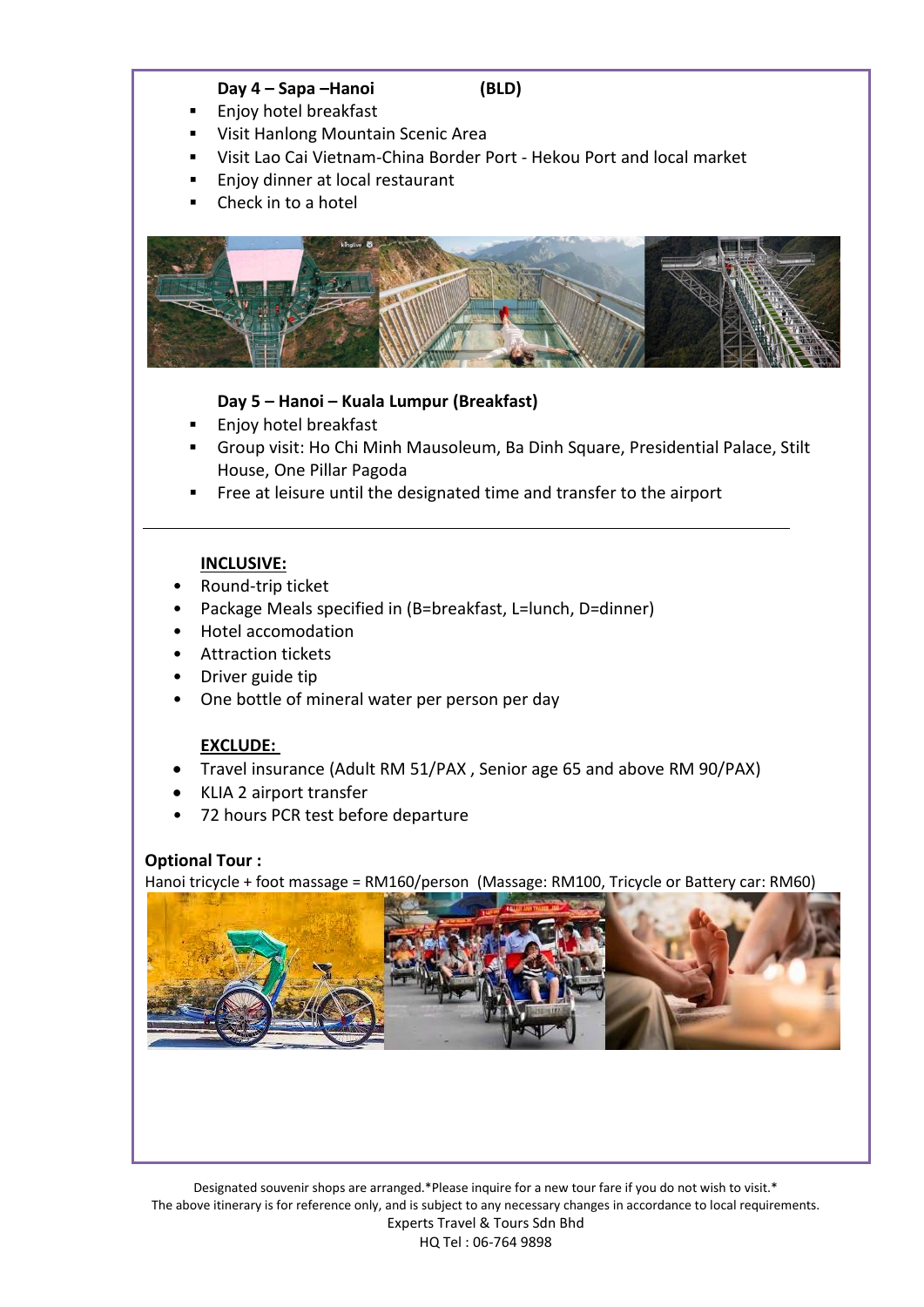**5** 天 **/ 4** 晚



# 越南 **-** 河内 沙坝

出发日期 : 6月份 - 12月份 2022

# 第一天 **-** 抵达河内 **(**晚**)**

- 抵达后由优秀导游接机
- 参观36条古街, 文庙
- 当地餐馆享用晚餐
- 入住酒店

# 第二天 **–**河内 **-** 沙坝 **(**早午晚**)**

- 享用酒店早餐
- 前往沙坝
- 沙巴旅游区(**SAPA** 位于越南的山区,比海面上高度约有 **1500** 米,这此主要是越南 少数民族生活的地方)
- 越南的**H,MONG**少数民族 **CAT CAT** 村庄
- 当地餐馆享用晚餐
- 游客自由观光夜市,酒吧街,饮食街
- 入住酒店



# 第三天 **–**沙坝 **(**早午晚**)**

- 享用酒店早餐
- 乘塔缆车参观番西邦
- 参观**云龙玻璃桥**
- 当地餐馆享用晚餐
- 入住酒店